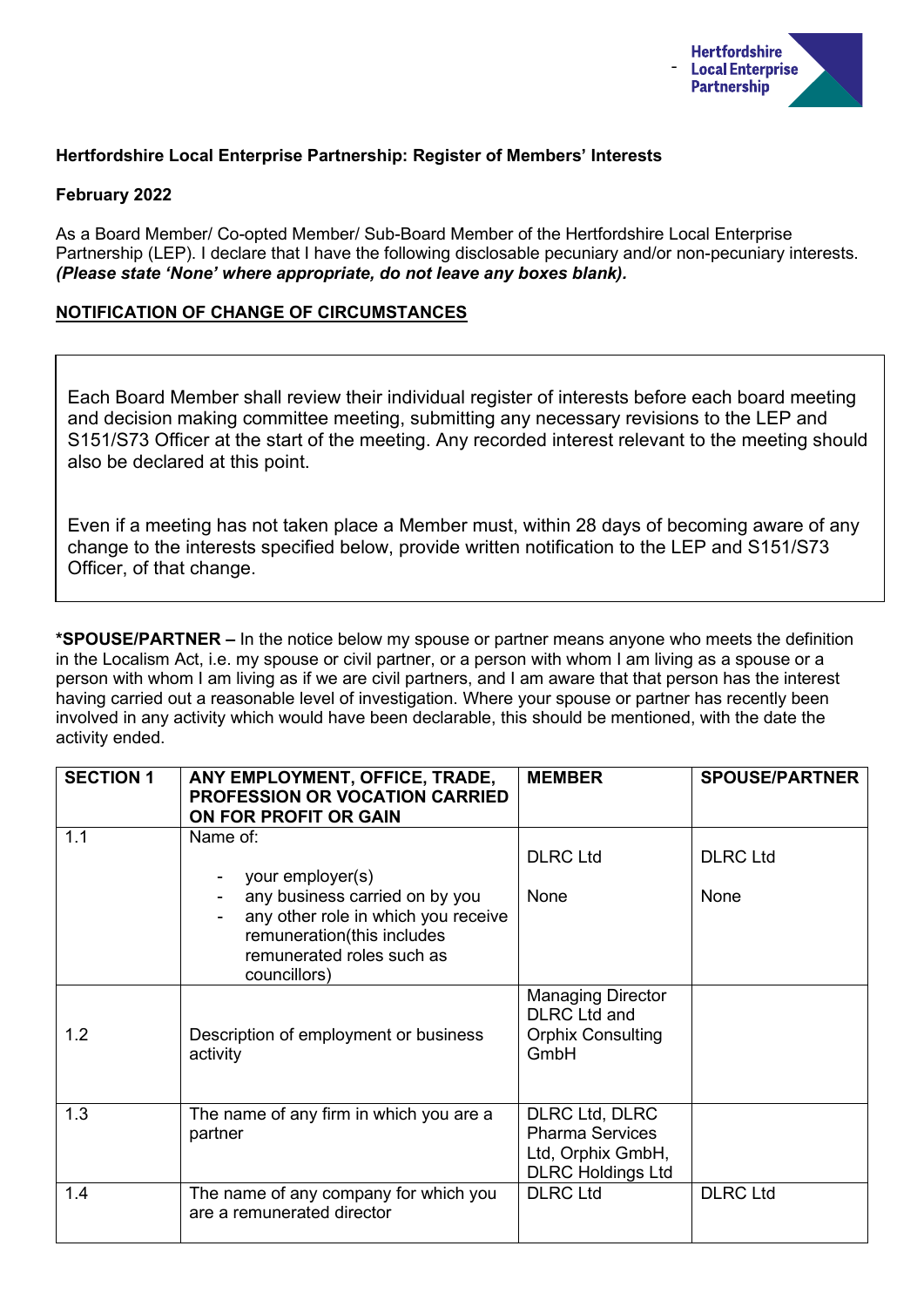

| <b>SECTION 2</b> | <b>SPONSORSHIP</b>                                                                                                                                                                                                                                                                                                                                                                                                                                                                                                                                                                                                                                                                                                                           | <b>MYSELF</b>                                                                                                                                | <b>SPOUSE/PARTNER</b>                                                                                                                        |
|------------------|----------------------------------------------------------------------------------------------------------------------------------------------------------------------------------------------------------------------------------------------------------------------------------------------------------------------------------------------------------------------------------------------------------------------------------------------------------------------------------------------------------------------------------------------------------------------------------------------------------------------------------------------------------------------------------------------------------------------------------------------|----------------------------------------------------------------------------------------------------------------------------------------------|----------------------------------------------------------------------------------------------------------------------------------------------|
| 2.1              | Any financial benefit obtained (other than<br>from the LEP) which is paid as a result of<br>carrying out duties as a Member.<br>This includes any payment or financial<br>benefit from a Trade Union within the<br>meaning of the Trade Union and Labour<br>Relations (Consolidation) Act 1992 (a)                                                                                                                                                                                                                                                                                                                                                                                                                                           | None                                                                                                                                         | None                                                                                                                                         |
| <b>SECTION 3</b> | <b>CONTRACTS</b>                                                                                                                                                                                                                                                                                                                                                                                                                                                                                                                                                                                                                                                                                                                             | <b>MYSELF</b>                                                                                                                                | <b>SPOUSE/PARTNER</b>                                                                                                                        |
| 3.1              | Any contract for goods, works or services<br>with the LEP which has not been fully<br>discharged by any organisation named at<br>1.1                                                                                                                                                                                                                                                                                                                                                                                                                                                                                                                                                                                                         | None                                                                                                                                         | None                                                                                                                                         |
| 3.2              | Any contract for goods, works or services<br>entered into by any organisation named at<br>1.1 where either party is likely to have a<br>commercial interest in the outcome of the<br>business being decided by the LEP in the<br>forthcoming meeting.                                                                                                                                                                                                                                                                                                                                                                                                                                                                                        | <b>Potential contracts</b><br>with occupants of<br>bioscience catalyst,<br>cell and gene<br>therapy catapult,<br>any other bio-<br>incubator | <b>Potential contracts</b><br>with occupants of<br>bioscience catalyst,<br>cell and gene<br>therapy catapult,<br>any other bio-<br>incubator |
| <b>SECTION 4</b> | <b>LAND OR PROPERTY</b>                                                                                                                                                                                                                                                                                                                                                                                                                                                                                                                                                                                                                                                                                                                      | <b>MYSELF</b>                                                                                                                                | <b>SPOUSE/PARTNER</b>                                                                                                                        |
| 4.1              | Any interest you or any organisation listed<br>at 1.1 may have in land or property which<br>is likely to be affected by a decision made<br>by the LEP.<br>This would include, within the area of the<br>LEP:<br>Any interest in any land in the LEP<br>areas, including your place(s) of<br>residency<br>Any tenancy where the landlord is<br>the LEP and the tenant is a body<br>in which relevant person has a<br>beneficial interest<br>Any licence for a month or longer<br>to occupy land owned by the LEP<br>For property interests, please state the<br>first part of the postcode and the Local<br>Authority where the property resides. If<br>you own/lease more than one property in<br>a single postcode area, please state this. | Campaigning to stop<br>housing<br>development on<br>greenbelt in Herts<br><b>Business Tenant of</b><br>LGCHF (SG6)                           | <b>Business Tenant of</b><br>LGCHF (SG6)                                                                                                     |
| <b>SECTION 5</b> | <b>SECURITIES</b>                                                                                                                                                                                                                                                                                                                                                                                                                                                                                                                                                                                                                                                                                                                            | <b>MYSELF</b>                                                                                                                                | <b>SPOUSE/PARTNER</b>                                                                                                                        |
| 5.1              | Any interest in securities of an<br>organisation under 1.1 where:-                                                                                                                                                                                                                                                                                                                                                                                                                                                                                                                                                                                                                                                                           | None                                                                                                                                         | None                                                                                                                                         |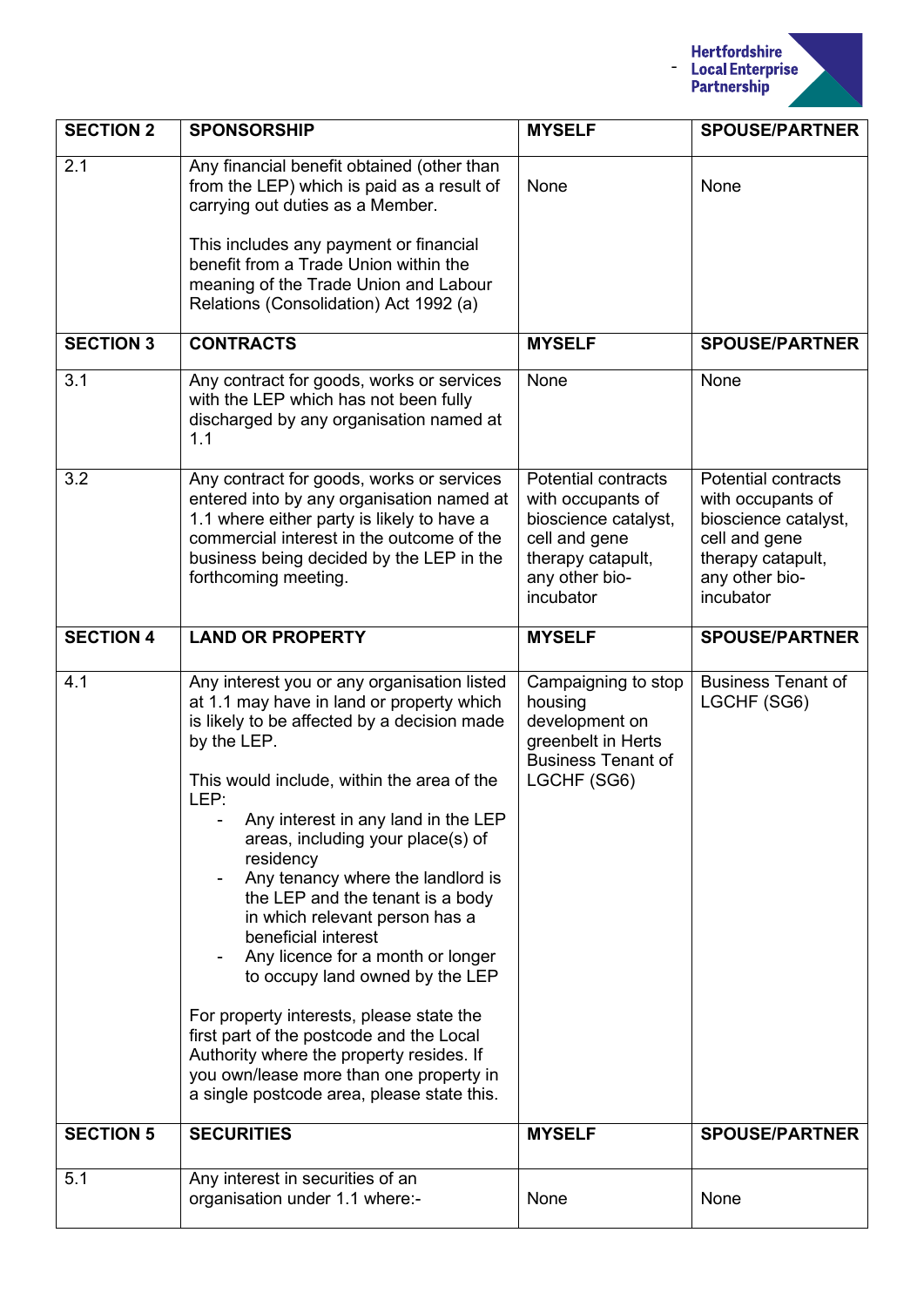

|                  | (a) that body (to my knowledge) has<br>a place of business or land in the<br>area of the LEP; and<br>(b) either-<br>the total nominal value of<br>(i)<br>the securities exceeds<br>£25,000 or one hundredth<br>of the total issued share<br>capital of that body or;<br>if the share capital of that<br>(ii)<br>body is of more than one<br>class, the total nominal<br>value of the shares of any<br>one class in which has an<br>interest exceeds one<br>hundredth of the total<br>issued share capital of that<br>class. |               |                       |
|------------------|-----------------------------------------------------------------------------------------------------------------------------------------------------------------------------------------------------------------------------------------------------------------------------------------------------------------------------------------------------------------------------------------------------------------------------------------------------------------------------------------------------------------------------|---------------|-----------------------|
| <b>SECTION 6</b> | <b>GIFTS AND HOSPITALITY</b>                                                                                                                                                                                                                                                                                                                                                                                                                                                                                                | <b>MYSELF</b> | <b>SPOUSE/PARTNER</b> |
| 6.1              | Any gifts and/or hospitality received as a<br>result of membership of the LEP (above<br>the value of £50)                                                                                                                                                                                                                                                                                                                                                                                                                   | None          | None                  |

### **OTHER INTERESTS**

#### **Membership of Organisations**

I am a member of, or I am in a position of general control, a trustee of, or participate in the management of:

1. Any body to which I have been appointed or nominated by the LEP:

None

2. Any body exercising functions of a public nature - eg school governing body or another LEP:

None

3. Any body directed to charitable purposes:

None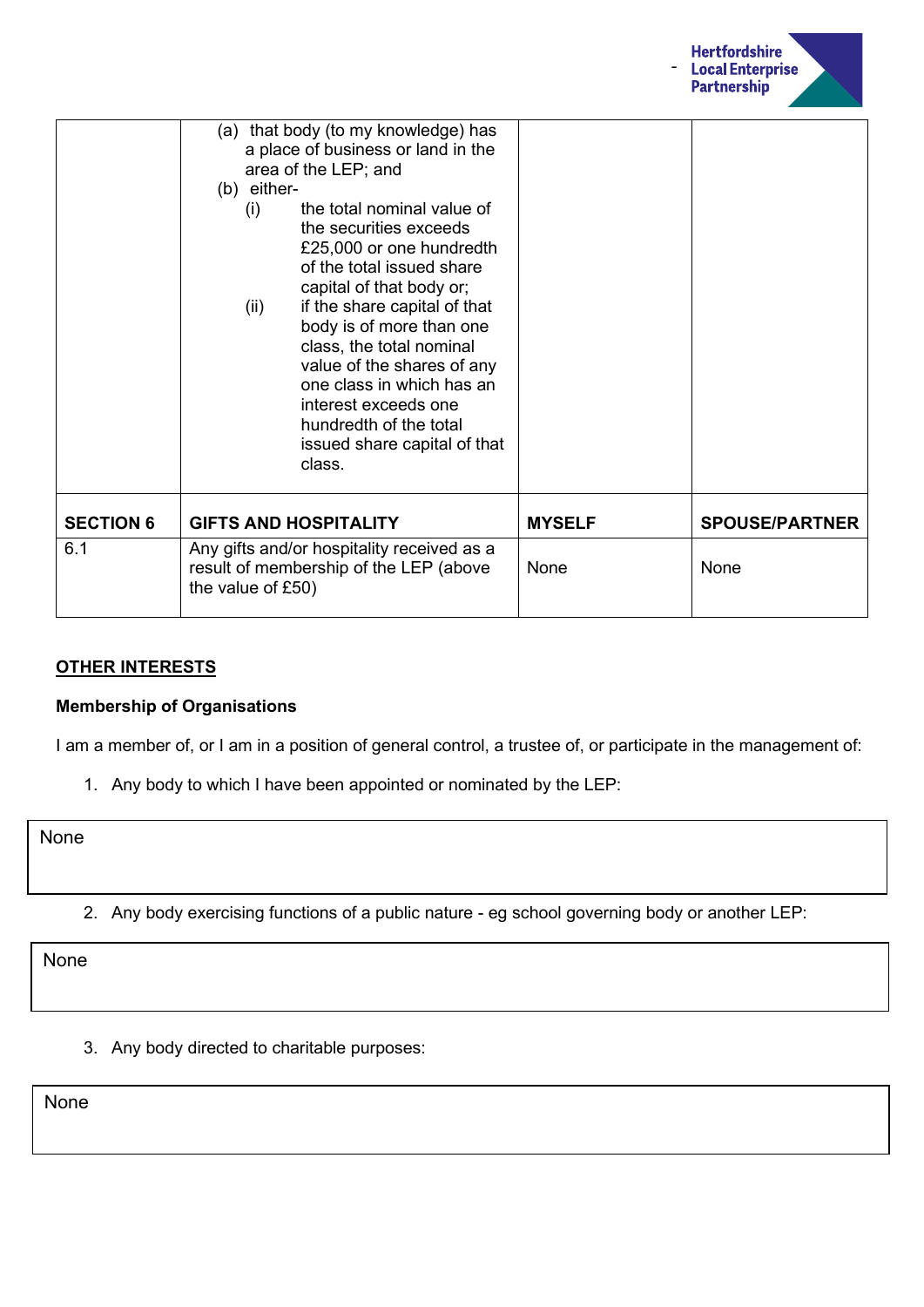

4. Any body, one of whose principal purposes includes the influence of public opinion or policy (including any political party or trade union):

Save the World's First Garden City

5. Any local authority (please state any interests you hold as LA leaders/cabinet members for LA land, resources and the LA's commercial interests):

None

6. Any other interest which I hold which might reasonably be likely to be perceived as affecting my conduct or influencing my action in relation to my role.

None

#### **MEMBERS DECLARATION AND SIGNATURE**

I confirm that having carried out reasonable investigation, the information given above is a true and accurate record of my relevant interests, given in good faith and to the best of my knowledge;

| <b>Date</b>                                 |            |
|---------------------------------------------|------------|
| <b>Member's Name</b><br>(capitals- in full) |            |
| <b>Signature</b>                            | Dianne Lee |

#### **RECEIPT BY LEP**

| Date received by the LEP                |  |
|-----------------------------------------|--|
| <b>Signature of LEP Chief Executive</b> |  |
|                                         |  |

Signature: Dianne Lee

**Email:** dianne.lee@dlrc.co.uk